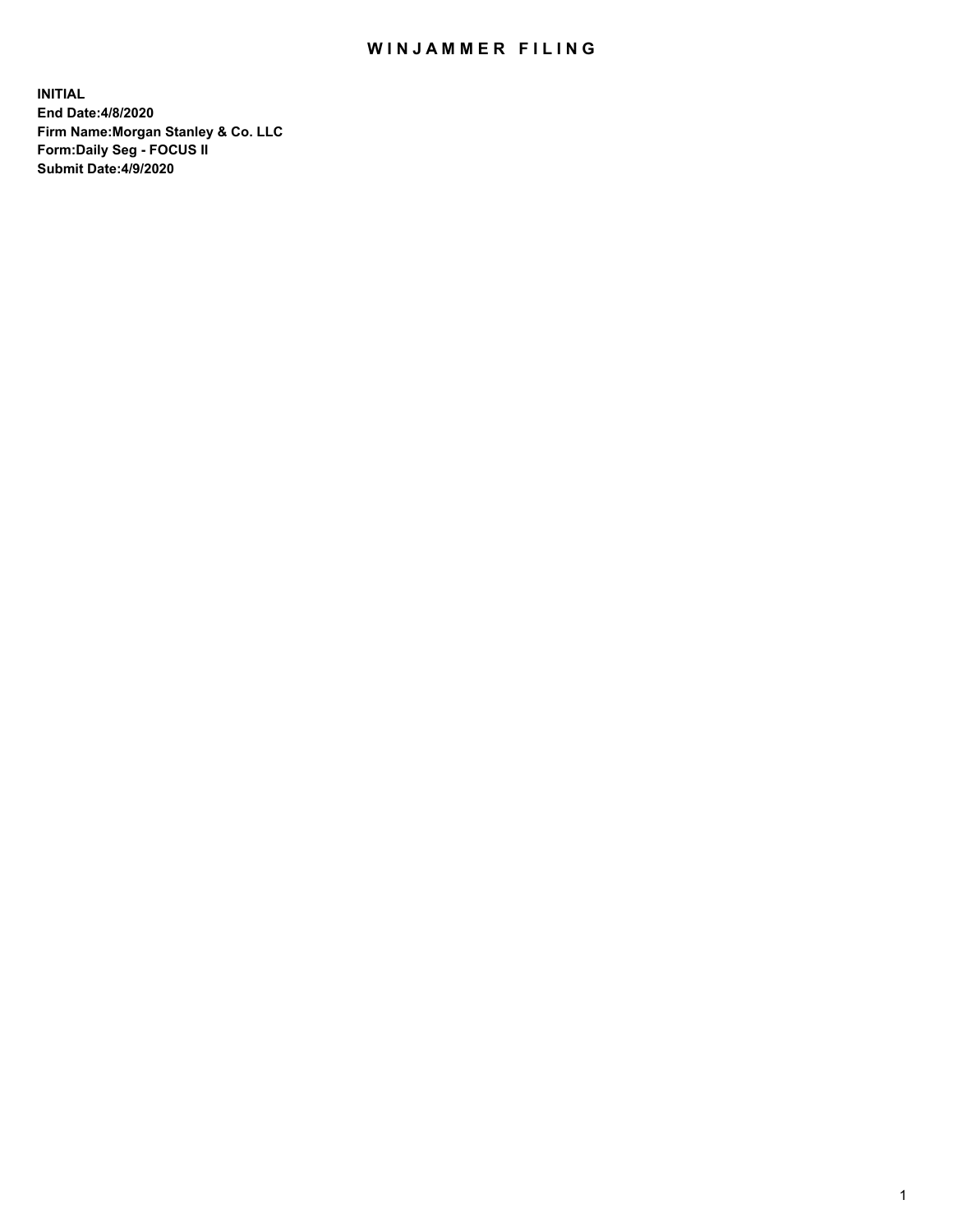**INITIAL End Date:4/8/2020 Firm Name:Morgan Stanley & Co. LLC Form:Daily Seg - FOCUS II Submit Date:4/9/2020 Daily Segregation - Cover Page**

| Name of Company                                                                                                                                                                                                                                                                                                                | Morgan Stanley & Co. LLC                                    |
|--------------------------------------------------------------------------------------------------------------------------------------------------------------------------------------------------------------------------------------------------------------------------------------------------------------------------------|-------------------------------------------------------------|
| <b>Contact Name</b>                                                                                                                                                                                                                                                                                                            | <b>Ikram Shah</b>                                           |
| <b>Contact Phone Number</b>                                                                                                                                                                                                                                                                                                    | 212-276-0963                                                |
| <b>Contact Email Address</b>                                                                                                                                                                                                                                                                                                   | lkram.shah@morganstanley.com                                |
| FCM's Customer Segregated Funds Residual Interest Target (choose one):<br>a. Minimum dollar amount: ; or<br>b. Minimum percentage of customer segregated funds required:% ; or<br>c. Dollar amount range between: and; or<br>d. Percentage range of customer segregated funds required between: % and %.                       | 235,000,000<br><u>0</u><br><u>00</u><br>0 Q                 |
| FCM's Customer Secured Amount Funds Residual Interest Target (choose one):<br>a. Minimum dollar amount: : or<br>b. Minimum percentage of customer secured funds required:%; or<br>c. Dollar amount range between: and; or<br>d. Percentage range of customer secured funds required between:% and%.                            | 140,000,000<br><u>0</u><br>0 <sub>0</sub><br>0 <sub>0</sub> |
| FCM's Cleared Swaps Customer Collateral Residual Interest Target (choose one):<br>a. Minimum dollar amount: ; or<br>b. Minimum percentage of cleared swaps customer collateral required:% ; or<br>c. Dollar amount range between: and; or<br>d. Percentage range of cleared swaps customer collateral required between:% and%. | 92,000,000<br><u>0</u><br>0 Q<br>0 <sub>0</sub>             |

Attach supporting documents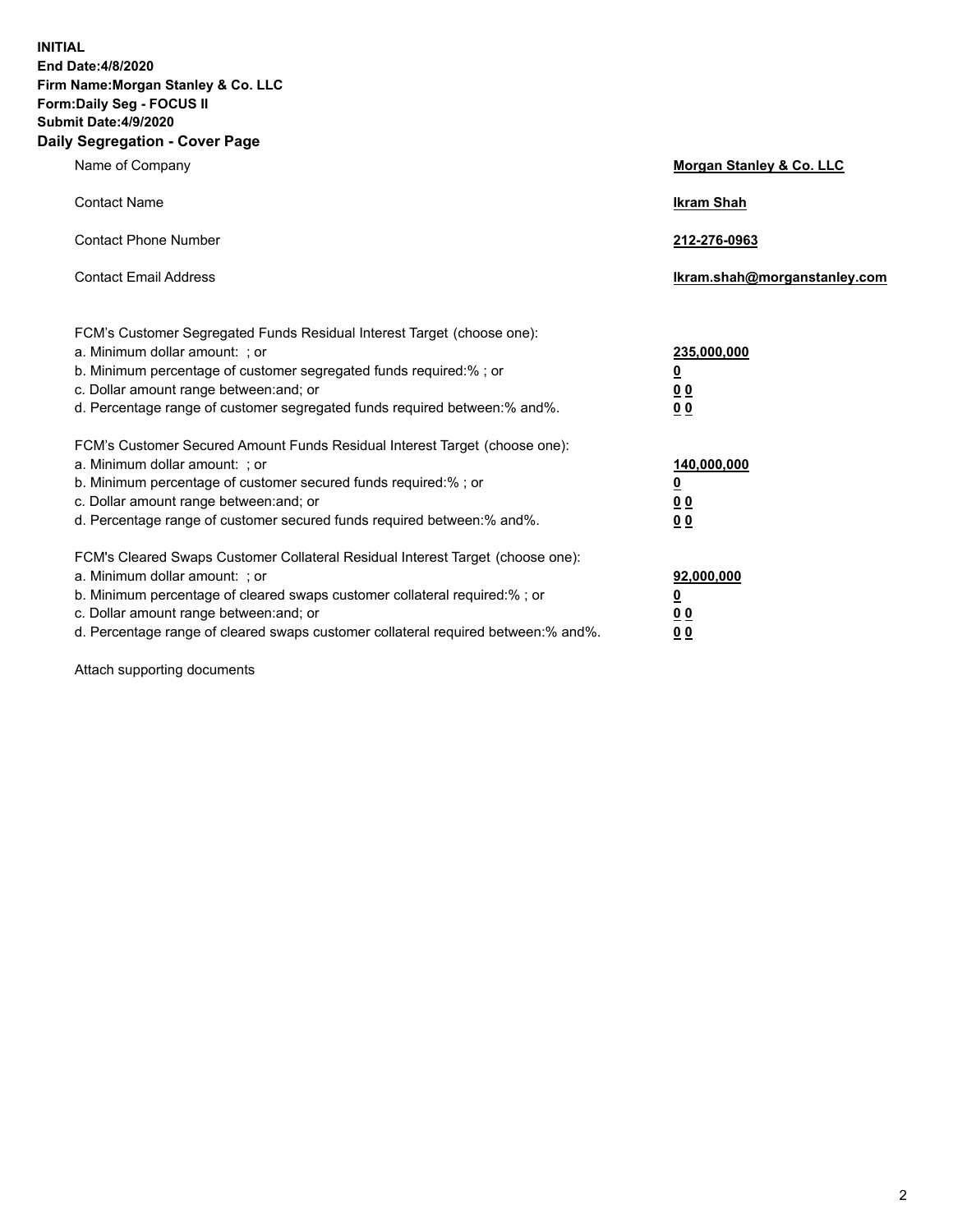|          | <b>INITIAL</b><br>End Date: 4/8/2020                                                                                               |                                                       |
|----------|------------------------------------------------------------------------------------------------------------------------------------|-------------------------------------------------------|
|          | Firm Name: Morgan Stanley & Co. LLC                                                                                                |                                                       |
|          | Form: Daily Seg - FOCUS II                                                                                                         |                                                       |
|          | Submit Date: 4/9/2020                                                                                                              |                                                       |
|          | <b>Daily Segregation - Secured Amounts</b>                                                                                         |                                                       |
|          | Foreign Futures and Foreign Options Secured Amounts                                                                                |                                                       |
|          | Amount required to be set aside pursuant to law, rule or regulation of a foreign                                                   | $0$ [7305]                                            |
|          | government or a rule of a self-regulatory organization authorized thereunder                                                       |                                                       |
| 1.       | Net ledger balance - Foreign Futures and Foreign Option Trading - All Customers                                                    |                                                       |
|          | A. Cash                                                                                                                            | 4,597,623,666 [7315]                                  |
|          | B. Securities (at market)                                                                                                          | 2,830,325,767 [7317]                                  |
| 2.       | Net unrealized profit (loss) in open futures contracts traded on a foreign board of trade                                          | -253,067,945 [7325]                                   |
| 3.       | Exchange traded options                                                                                                            |                                                       |
|          | a. Market value of open option contracts purchased on a foreign board of trade                                                     | 26,101,005 [7335]                                     |
|          | b. Market value of open contracts granted (sold) on a foreign board of trade                                                       | -29,253,212 [7337]                                    |
| 4.<br>5. | Net equity (deficit) (add lines 1. 2. and 3.)<br>Account liquidating to a deficit and account with a debit balances - gross amount | 7,171,729,281 [7345]<br>183,798,864 [7351]            |
|          | Less: amount offset by customer owned securities                                                                                   | -179,087,610 [7352] 4,711,254                         |
|          |                                                                                                                                    | $[7354]$                                              |
| 6.       | Amount required to be set aside as the secured amount - Net Liquidating Equity                                                     | 7,176,440,535 [7355]                                  |
|          | Method (add lines 4 and 5)                                                                                                         |                                                       |
| 7.       | Greater of amount required to be set aside pursuant to foreign jurisdiction (above) or line                                        | 7,176,440,535 [7360]                                  |
|          | 6.                                                                                                                                 |                                                       |
|          | FUNDS DEPOSITED IN SEPARATE REGULATION 30.7 ACCOUNTS                                                                               |                                                       |
| 1.       | Cash in banks                                                                                                                      |                                                       |
|          | A. Banks located in the United States                                                                                              | 508,160,644 [7500]                                    |
|          | B. Other banks qualified under Regulation 30.7                                                                                     | 378,721,949 [7520] 886,882,593                        |
|          |                                                                                                                                    | [7530]                                                |
| 2.       | <b>Securities</b>                                                                                                                  |                                                       |
|          | A. In safekeeping with banks located in the United States<br>B. In safekeeping with other banks qualified under Regulation 30.7    | 1,120,385,938 [7540]<br>0 [7560] 1,120,385,938 [7570] |
| 3.       | Equities with registered futures commission merchants                                                                              |                                                       |
|          | A. Cash                                                                                                                            | 11,303,673 [7580]                                     |
|          | <b>B.</b> Securities                                                                                                               | $0$ [7590]                                            |
|          | C. Unrealized gain (loss) on open futures contracts                                                                                | 1,663,818 [7600]                                      |
|          | D. Value of long option contracts                                                                                                  | $0$ [7610]                                            |
|          | E. Value of short option contracts                                                                                                 | 0 [7615] 12,967,491 [7620]                            |
| 4.       | Amounts held by clearing organizations of foreign boards of trade                                                                  |                                                       |
|          | A. Cash                                                                                                                            | 0 <sup>[7640]</sup>                                   |
|          | <b>B.</b> Securities                                                                                                               | $0$ [7650]                                            |
|          | C. Amount due to (from) clearing organization - daily variation                                                                    | $0$ [7660]                                            |
|          | D. Value of long option contracts<br>E. Value of short option contracts                                                            | $0$ [7670]<br>0 [7675] 0 [7680]                       |
| 5.       | Amounts held by members of foreign boards of trade                                                                                 |                                                       |
|          | A. Cash                                                                                                                            | 3,998,574,515 [7700]                                  |
|          | <b>B.</b> Securities                                                                                                               | 1,709,939,828 [7710]                                  |
|          | C. Unrealized gain (loss) on open futures contracts                                                                                | -254,731,763 [7720]                                   |
|          | D. Value of long option contracts                                                                                                  | 26,101,005 [7730]                                     |
|          | E. Value of short option contracts                                                                                                 | -29,253,212 [7735] 5,450,630,373                      |
|          |                                                                                                                                    | $[7740]$                                              |
| 6.       | Amounts with other depositories designated by a foreign board of trade                                                             | $0$ [7760]                                            |
| 7.       | Segregated funds on hand                                                                                                           | $0$ [7765]                                            |
| 8.       | Total funds in separate section 30.7 accounts                                                                                      | 7,470,866,395 [7770]                                  |
| 9.       | Excess (deficiency) Set Aside for Secured Amount (subtract line 7 Secured Statement                                                | 294,425,860 [7380]                                    |
| 10.      | Page 1 from Line 8)<br>Management Target Amount for Excess funds in separate section 30.7 accounts                                 | 140,000,000 [7780]                                    |
| 11.      | Excess (deficiency) funds in separate 30.7 accounts over (under) Management Target                                                 | 154,425,860 [7785]                                    |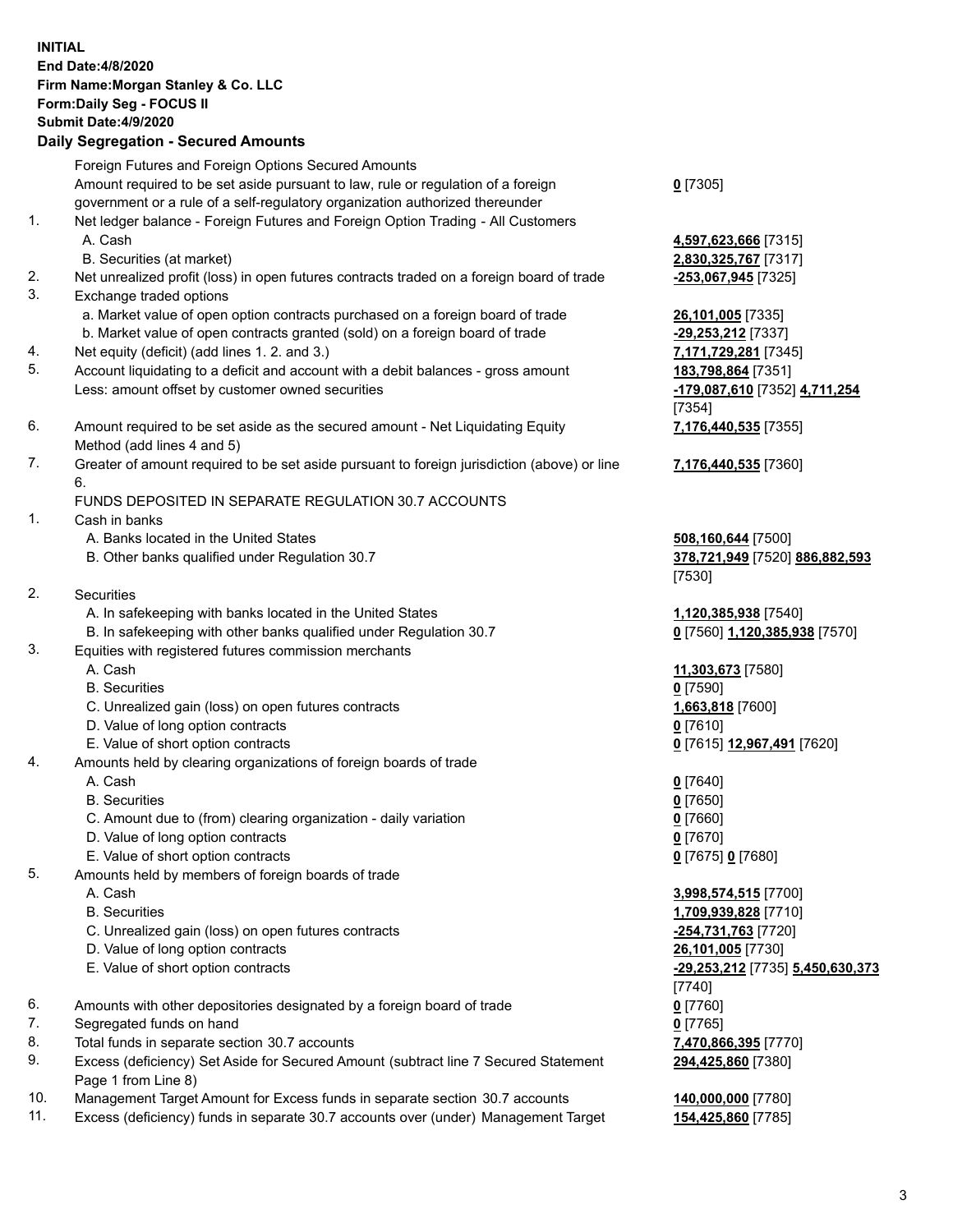| <b>INITIAL</b> | End Date: 4/8/2020<br>Firm Name: Morgan Stanley & Co. LLC<br>Form: Daily Seg - FOCUS II<br><b>Submit Date:4/9/2020</b><br>Daily Segregation - Segregation Statement                           |                                                                       |
|----------------|-----------------------------------------------------------------------------------------------------------------------------------------------------------------------------------------------|-----------------------------------------------------------------------|
|                | SEGREGATION REQUIREMENTS(Section 4d(2) of the CEAct)                                                                                                                                          |                                                                       |
| 1.             |                                                                                                                                                                                               |                                                                       |
| 2.             | Net ledger balance<br>A. Cash<br>B. Securities (at market)<br>Net unrealized profit (loss) in open futures contracts traded on a contract market                                              | 12,694,419,499 [7010]<br>9,412,574,511 [7020]<br>5,219,811,906 [7030] |
| 3.             | Exchange traded options<br>A. Add market value of open option contracts purchased on a contract market<br>B. Deduct market value of open option contracts granted (sold) on a contract market | 601,826,297 [7032]<br>-584,444,141 [7033]                             |
| 4.<br>5.       | Net equity (deficit) (add lines 1, 2 and 3)<br>Accounts liquidating to a deficit and accounts with                                                                                            | 27,344,188,072 [7040]                                                 |
|                | debit balances - gross amount<br>Less: amount offset by customer securities                                                                                                                   | 1,104,646,496 [7045]<br>-984,499,356 [7047] 120,147,140<br>[7050]     |
| 6.             | Amount required to be segregated (add lines 4 and 5)<br>FUNDS IN SEGREGATED ACCOUNTS                                                                                                          | 27,464,335,212 [7060]                                                 |
| 7.             | Deposited in segregated funds bank accounts                                                                                                                                                   |                                                                       |
|                | A. Cash                                                                                                                                                                                       | 4,061,671,819 [7070]                                                  |
|                | B. Securities representing investments of customers' funds (at market)                                                                                                                        | $0$ [7080]                                                            |
|                | C. Securities held for particular customers or option customers in lieu of cash (at<br>market)                                                                                                | 2,732,411,367 [7090]                                                  |
| 8.             | Margins on deposit with derivatives clearing organizations of contract markets                                                                                                                |                                                                       |
|                | A. Cash                                                                                                                                                                                       | 14,482,502,938 [7100]                                                 |
|                | B. Securities representing investments of customers' funds (at market)                                                                                                                        | $0$ [7110]                                                            |
|                | C. Securities held for particular customers or option customers in lieu of cash (at<br>market)                                                                                                | 6,680,163,144 [7120]                                                  |
| 9.             | Net settlement from (to) derivatives clearing organizations of contract markets                                                                                                               | 55,473,928 [7130]                                                     |
| 10.            | Exchange traded options                                                                                                                                                                       |                                                                       |
|                | A. Value of open long option contracts                                                                                                                                                        | 601,826,297 [7132]                                                    |
|                | B. Value of open short option contracts                                                                                                                                                       | -584,444,141 [7133]                                                   |
| 11.            | Net equities with other FCMs                                                                                                                                                                  |                                                                       |
|                | A. Net liquidating equity                                                                                                                                                                     | 10,279,551 [7140]                                                     |
|                | B. Securities representing investments of customers' funds (at market)                                                                                                                        | $0$ [7160]                                                            |
|                | C. Securities held for particular customers or option customers in lieu of cash (at<br>market)                                                                                                | $0$ [7170]                                                            |
| 12.            | Segregated funds on hand                                                                                                                                                                      | $0$ [7150]                                                            |
| 13.            | Total amount in segregation (add lines 7 through 12)                                                                                                                                          | 28,039,884,903 [7180]                                                 |
| 14.            | Excess (deficiency) funds in segregation (subtract line 6 from line 13)                                                                                                                       | 575,549,691 [7190]                                                    |
|                |                                                                                                                                                                                               |                                                                       |

- 15. Management Target Amount for Excess funds in segregation<br>16. Excess (deficiency) funds in segregation over (under) Management Target Amount **235,000,549,691** [7198] Excess (deficiency) funds in segregation over (under) Management Target Amount
	- Excess

**340,549,691** [7198]